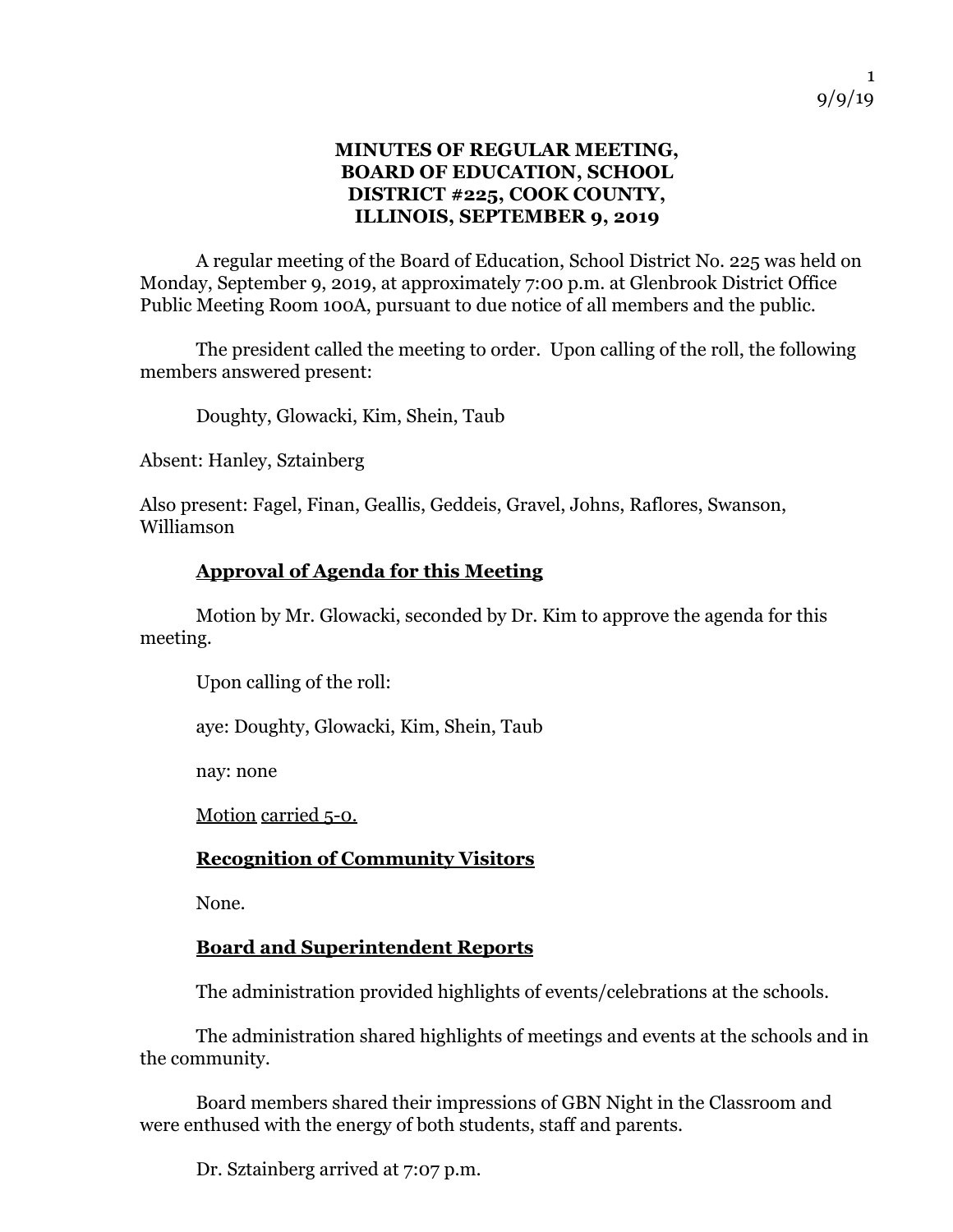### **Motion to Approve the Consent Agenda Items**

Motion by Mr. Glowacki, seconded by Dr. Sztainberg to approve the following items on the consent agenda:

1. Appointments

a. Certified

| <b>Name</b>                        | Department   School |            | <b>Salary</b> | <b>FTE</b> | <b>Start Date</b>  |
|------------------------------------|---------------------|------------|---------------|------------|--------------------|
| Ms. Lauren Emmert   Social Studies | Teacher             | <b>GBN</b> | BA, Step C    | .6         | August 19,<br>2019 |

| Name               | <b>Bldg</b> | Position                   | Calendar     | <b>FTE</b> | <b>Start Date</b> | <b>CAT</b>   | <b>Step</b>    | Hourly  |
|--------------------|-------------|----------------------------|--------------|------------|-------------------|--------------|----------------|---------|
| Kelly Brennan      | <b>GBN</b>  | IA<br>Special Ed           | 186.5        | .67        | 8.19.2019         | $\mathbf{I}$ | 3              | \$19.83 |
| Michael Curtin     | <b>GBS</b>  | IA<br><b>Special Ed</b>    | 186.5        | .67        | 8.22.2019         | П            | 8              | \$21.90 |
| Mackenzie Fiore    | <b>GBS</b>  | Paraprofessional<br>Dean's | 186.5        | .67        | 8.21.2019         | I            | $\mathbf{A}$   | \$15.74 |
| Kevin Quill        | <b>GBS</b>  | Paraprofessional<br>Dean's | 186.5        | .67        | 9.3.2019          | I            | E              | \$17.04 |
| Adrian<br>Remeniuk | <b>GBN</b>  | IA<br>Special<br>Education | Part<br>Time | <b>NA</b>  | 8.19.2019         | $_{\rm II}$  | $\overline{4}$ | \$20.23 |
| Mark Seeberg       | <b>GBN</b>  | IA<br>Dean's               | 186.5        | .67        | 9.4.2019          | I            | B              | \$16.04 |
| <b>Bruni Witt</b>  | <b>GBS</b>  | IA<br>Special Ed           | 186.5        | .67        | 8.19.2019         | $\mathbf{I}$ | 6              | \$21.05 |

b. Support Staff

- 2. Resignations/Terminations
	- a. Certified None
	- b. Support Staff None
- 3. FOIA
- 4. Approval of Accounts Payable Bills \$738,682.99
- 5. Approval of Payroll Disbursements \$3,447,756.62
- 6. Approval of Revolving Fund Reimbursement \$16,272.12
- 7. Minutes
	- August 26, 2019, Regular Board Meeting
	- August 26, 2019, Closed Board Meeting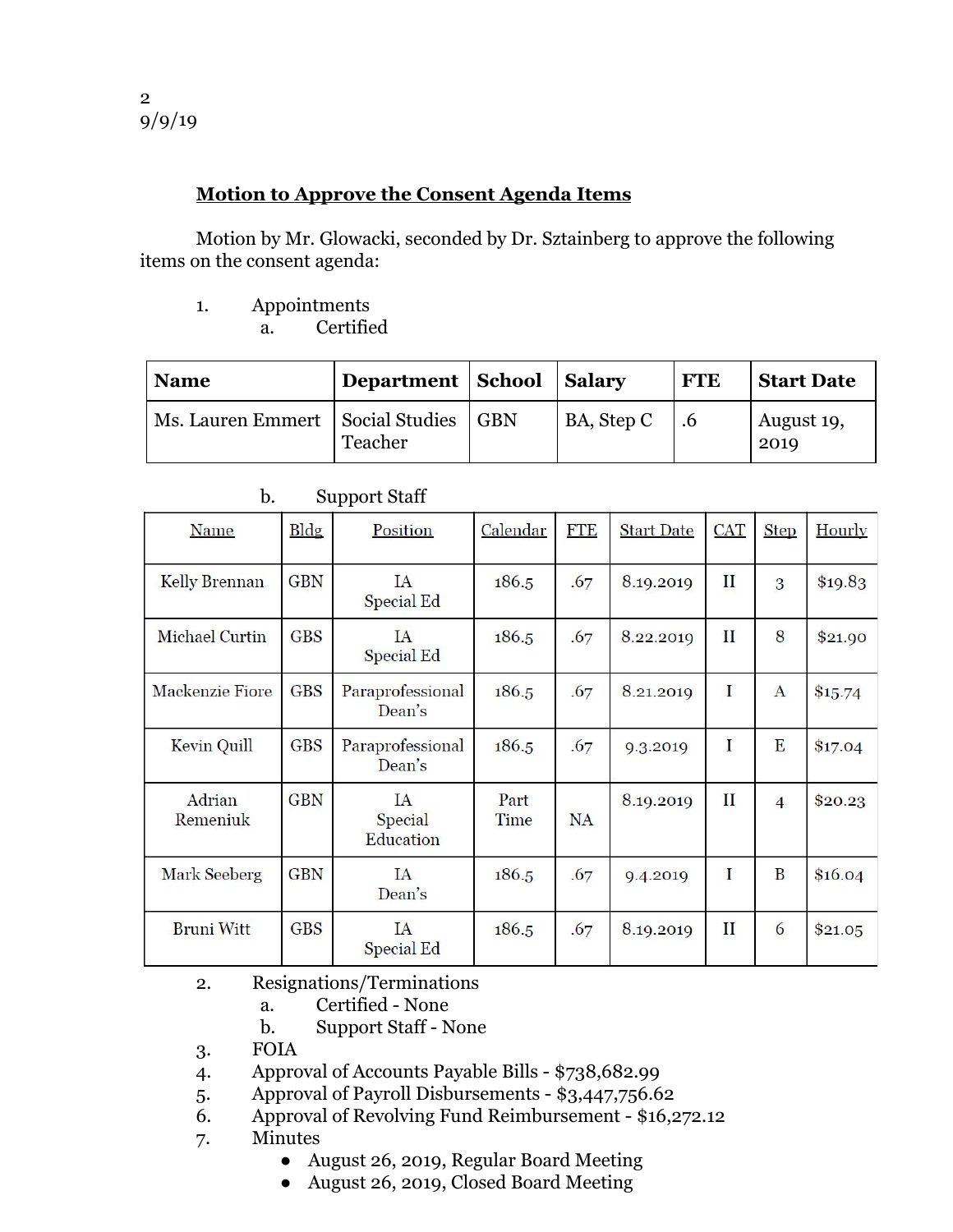| <b>Donor</b>   | Type of<br><b>Donation</b> | <b>Description of</b><br><b>Donation</b>         | <b>Purpose of Donation</b>   | School and<br><b>Department</b> | Account<br>Number* |  |
|----------------|----------------------------|--------------------------------------------------|------------------------------|---------------------------------|--------------------|--|
| The Yard House | Monetary                   | \$100 in gift cards                              | <b>Titans Helping Titans</b> | GBS - SAO                       | 830060             |  |
|                |                            | 2000 Mercedes Benz<br>E320 Station Wagon<br>VIN: | Vehicle for Auto Shop        |                                 |                    |  |
| Gareth Creasey | Property                   | WDBJH82J4YX031433 Classes                        |                              | <b>GBN-CTE</b>                  | N/A                |  |

- 9. Academic Attainment
- 10. GBS Poms National Competition
- 11. SSCRMP Health Pool Bylaws
- 12. GBS JEA-NSPA Journalism Convention
- 13. Differential/Discretionary Responsibilities

aye: Doughty, Glowacki, Kim, Shein, Sztainberg, Taub

nay: none

 $\mathbf{e}$   $\mathbf{e}$ 

Motion carried 6-0.

#### **Public Hearing: Tentative Budget for Fiscal Year 2019-20**

The Board president stated the tentative budget for FY 2019-2020 was approved by the Board for the advertisement to the community on Monday, July 29, 2019. It was then advertised publicly for a period of at least 30 calendar days as required by State Code. As part of the approval process, the Board is also required to hold a public hearing after the advertisement period to allow members of the community to speak to the Board regarding the proposed budget. In accordance with our policies, anyone wishing to speak to the proposed budget will have at least five minutes to address the Board.

The Board president declared the public hearing on the budget for Fiscal Year 2019-20 open at approximately 7:08 p.m. and asked if there was anyone from the public who wished to comment.

No members of the public commented on the budget.

 The Board president declared the public hearing closed at approximately 7:09 p.m. after asking for public comment two times.

#### **School Calendar for the 2020-2021 School Year**

The administration stated that this is the second reading of the calendar for 2020-21 and is asking for Board approval.

In response to board members' questions, the administration:

Stated the conversations will continue with teachers regarding final exams and noted some of the challenges and some considerations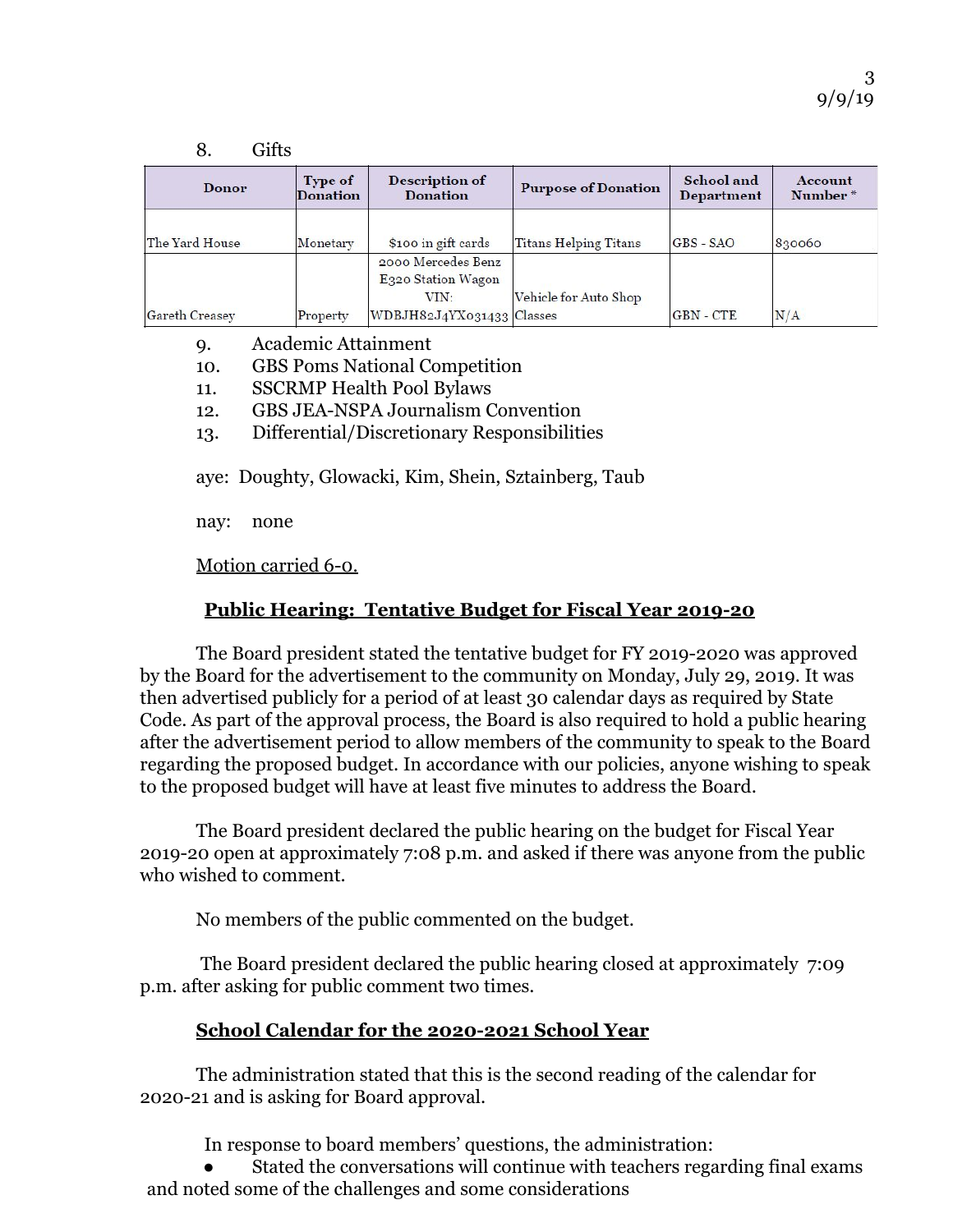4 9/9/19

Explained that final exam pilot programs can be broached with teachers, although many teachers already have their curriculum planned

Noted student wellness is a priority and possible options are being evaluated

A board member noted that teachers have already made some changes and are aware of student stress.

## **Motion to Approve the School Calendar for the 2020-2021 School Year**

Motion by Mr. Glowacki, seconded by Dr. Kim to approve the School Calendar for the 2020-2021 School Year

Upon calling of the roll:

aye: Doughty, Glowacki, Kim, Shein, Sztainberg, Taub

nay: none

Motion carried 6-0.

## **Pre-Renewal of Health Insurance Plan**

The administration:

- Shared preliminary calculations of the health insurance premium equivalent rates and stated projections are looking positive
- Noted dental expenses were the highest in many years; it was a unique year
- Reviewed the next steps in the process
- Stated open enrollment for health insurance will begin on November 13 with plan changes occuring on January 1

In response to board members' questions, the administration:

- Noted the increase in dental expense, may be due to the fact that it was a unique plan year (18 month plan year)
- Shared their planned focus of cost containment
- Stated the enrollment period has been reduced to two weeks for the past two years, but the education on the various health plans begins before that
- Explained any changes agreed upon during negotiations (with both cost containment and our broker) will take effect this renewal period starting in January

Board members:

- Stated that we should do all we can to save money; we must continuously be diligent in our cost savings measures
- Strongly encourage that nothing be left on the table during cost containment conversations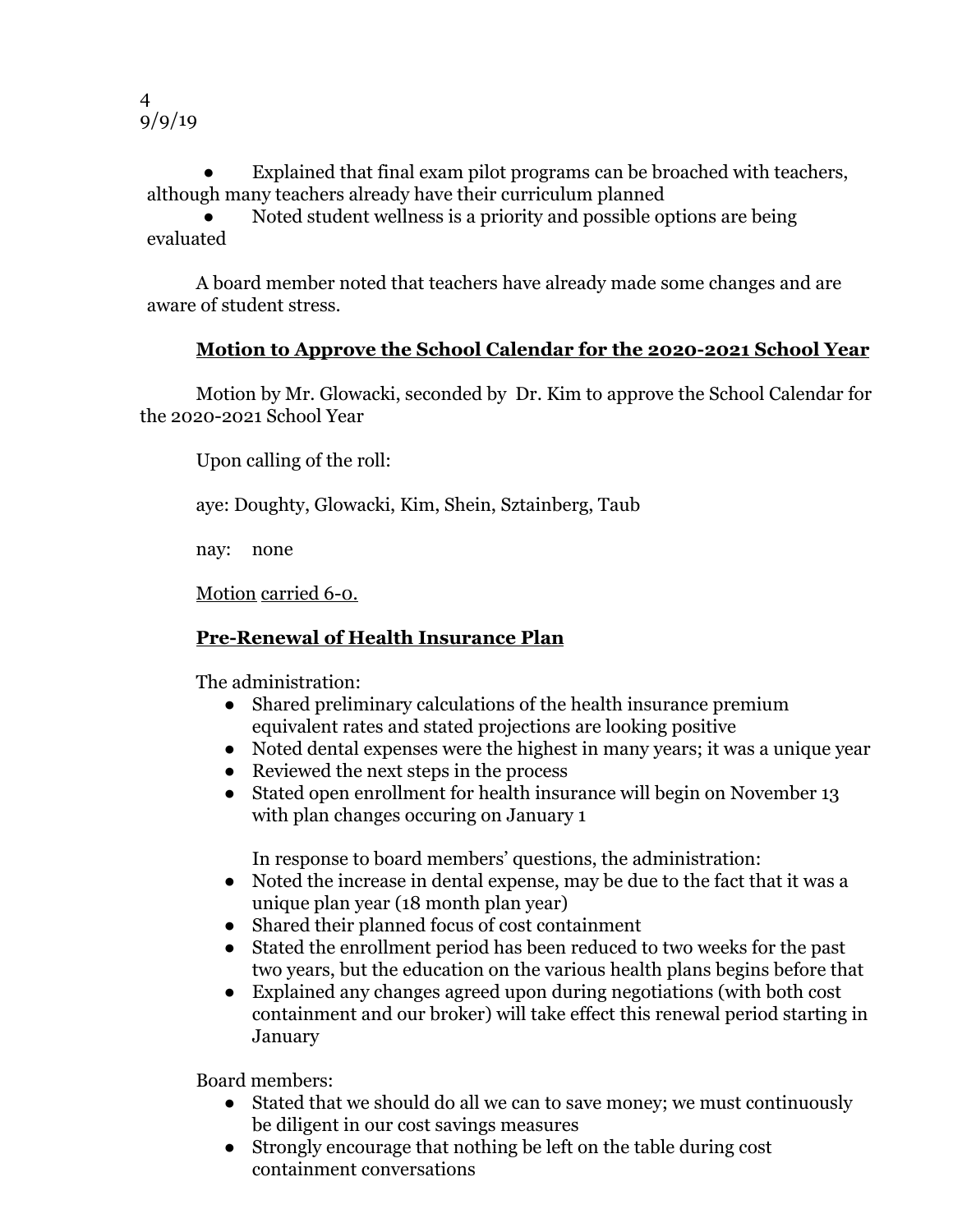• Would like a bullet point report which will give context to why there are increases or decreases, an executive summary similar to what is done with the budget

5

9/9/19

- Are looking to our broker to answer:
	- How do we bend the cost curve?
	- How much utilization we can control?
- Noted work needs to be done to educate those in our consortium of potential savings they should incorporate
- Stated we should get a report from our broker that shows claims over \$1500 so that we can quantify the reason for the dental increase

#### **2019-2020 Board Goals**

The administration:

- Explained the draft of goals
- Noted they are developing personal and departmental goals
- Asked for Board feedback

In response to board members' questions, the administration explained the genesis of the goals.

Board members asked:

- For last year's goals and where we are with those
- For some quantitative measurements Key Performance Indicators (KPI's)

# **Review and Summary of Board Meetings**

The board president summarized what happened at the meeting.

## **Possible Topics for Future Meetings**

Noted future meeting dates.

# **Motion to Move into Closed Session**

Motion by Mr. Glowacki, seconded by Dr. Sztainberg to move into closed session at approximately 7:39 p.m.to consider:

- the appointment, employment, compensation, discipline, performance, or dismissal of specific employees of the public body or legal counsel for the public body, including hearing testimony on a complaint lodged against an employee of the public body or against legal counsel for the public body to determine its validity;
- Litigation, when an action against, affecting or on behalf of the particular body has been filed and is pending before a court or administrative tribunal, or when the public body finds that an action is probable or imminent, in which case the basis for the finding shall be recorded and entered into the minutes of the closed meeting.
- (Section 2(c) (1) and (11) of the Open Meetings Act).